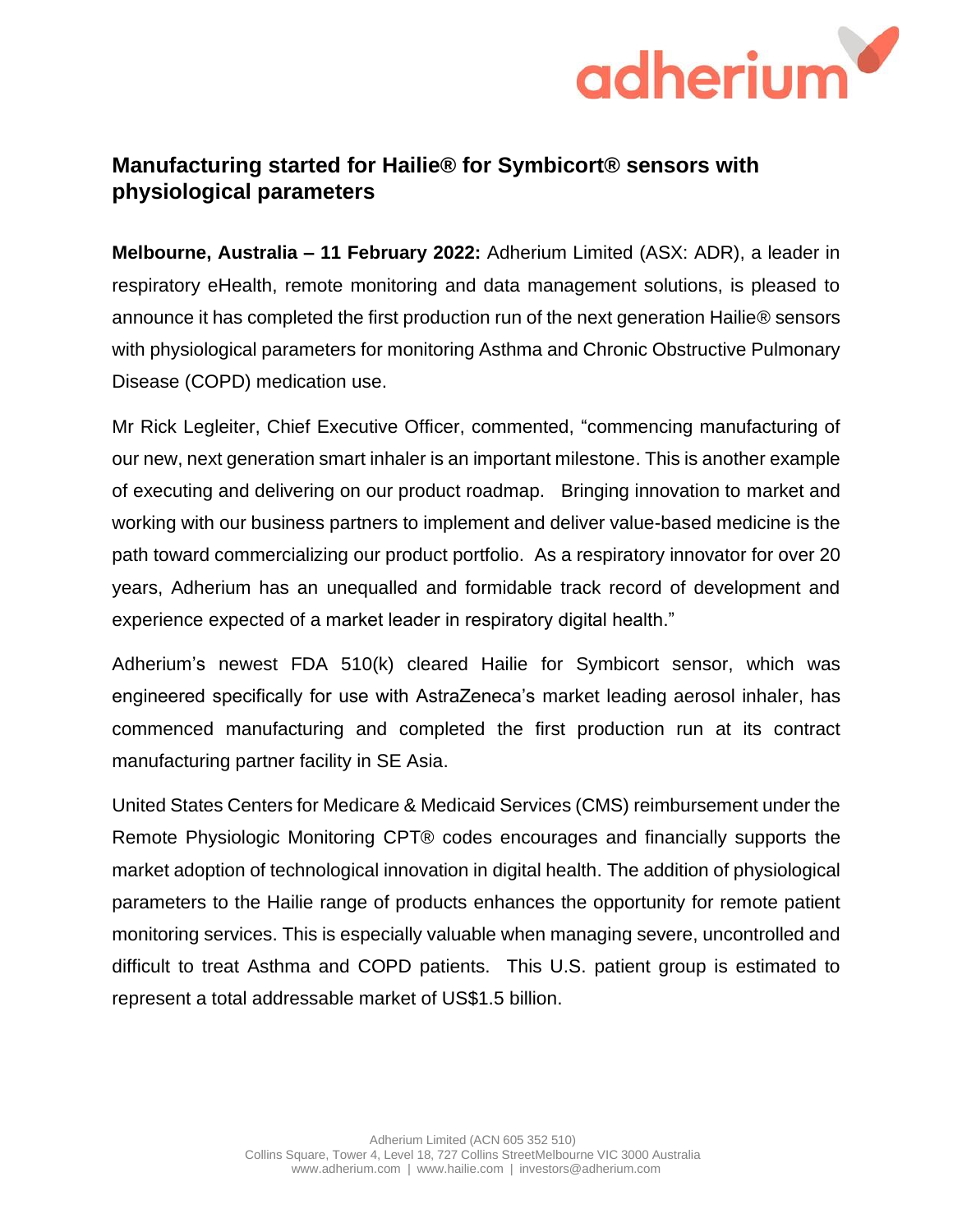

The Hailie for Symbicort sensor with physiological parameters is the first in a series of devices specifically designed to enable physicians and providers to improve patient care and clinical workflow by capturing advanced data supporting patient management and treatment.

"This new Hailie for Symbicort sensor is the first in our new range of digital smart inhalers that will be delivered over the next 12 months," said Geoff Feakes, Adherium's Chief Technology Officer. "These next generation sensors deliver physiological parameters including inhalation duration, inhalation volume, and peak inhalation flow in addition to the existing monitoring of device activation timing and frequency. Adherium expects to deliver on its technology roadmap and expand our estimated Asthma and COPD coverage of the addressable market U.S. from 50% to over 80% including 18 inhaled medications. This enables Asthma and COPD sufferers to be better managed with carers receiving data of their medication usage, device technique and understanding of their disease status from one device for the first time".

"Physiological parameters have been consistently identified as a key data set for the patient population to benefit from this state-of-the-art technology", Feakes added.

In addition to Hailie sensors, Adherium's product portfolio goes beyond medical devices to include an integrated digital platform comprised of the Hailie apps, online interface portals, third-party software interface architecture, data management and analytics cloud. The Company is continuing to invest in advanced development, updates and enhancements of the digital infrastructure required of a respiratory digital health leader.

## **ENDS**

This ASX announcement was approved and authorised for release by the Board of Adherium.